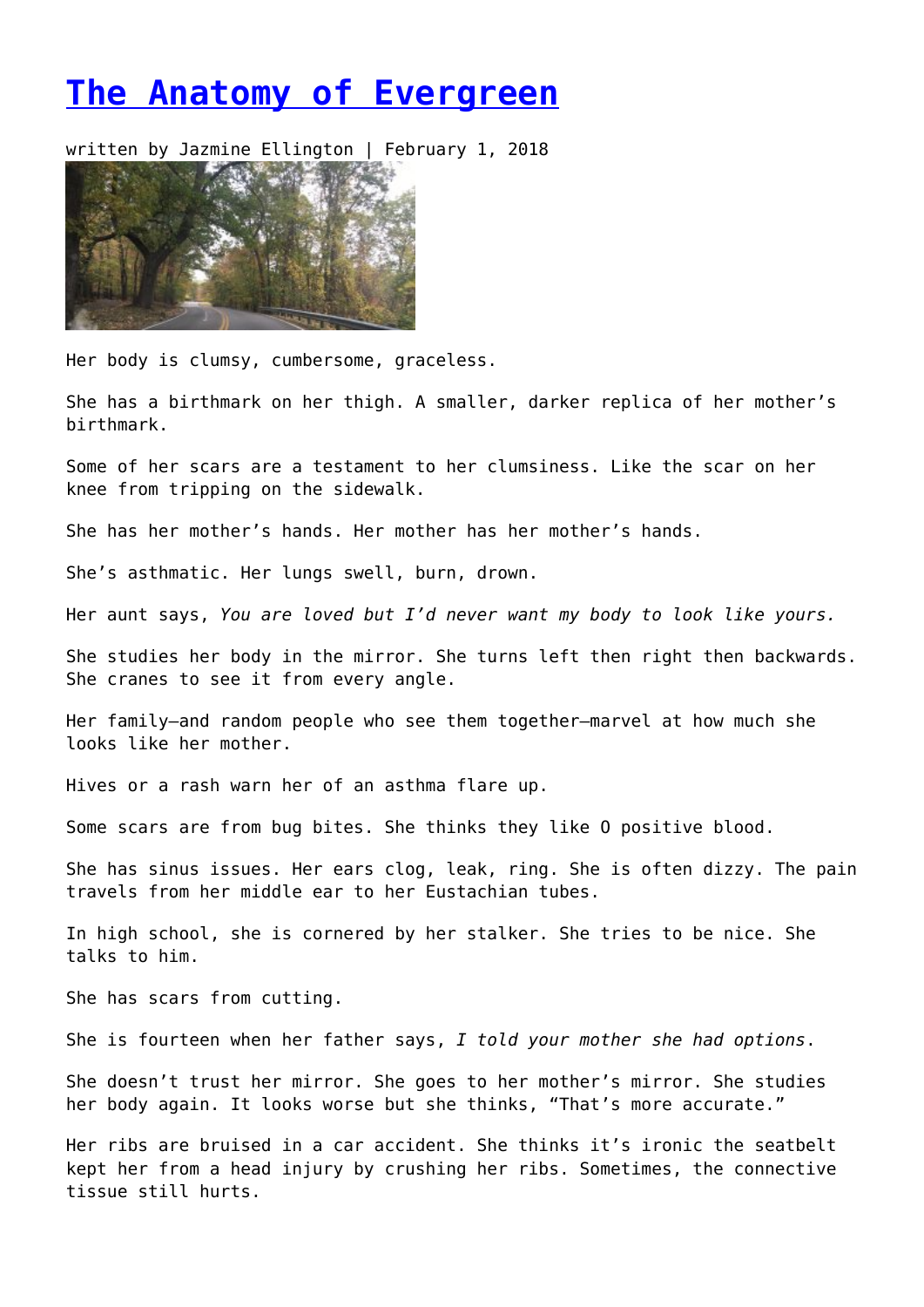She accidentally stabs herself in the hand while cutting an apple. Next time, she uses a butter knife.

Like her father, she loves cinnamon.

Her doctor notices the scars on her wrist. She explains her sadness, anxiety, irritation. Her doctor says, *Your brain probably lacks serotonin*. She says, *I can give you something, if you're willing to try medicine.*

The stalker gropes her.

She takes a pink pill. It eases the sadness and anxiety.

She knows what disordered eating does to bodies. Puking affects electrolytes which affect the heart. Not eating enough makes the body think it's starving. It starts eating itself.

She doesn't know how to react. She doesn't want to draw attention. She laughs her laugh that says, "I'm uncomfortable, please stop."

In second grade, a boy her age says, *Your lips are too small. No one will ever want to kiss you.*

Every breath is agony when her bronchi swell.

She was her step father's whipping girl. That is to say: his weapon of choice was metal-studded leather.

She constantly thinks of ways to make herself look smaller. Like wearing black. Or hiding beneath a baggy sweatshirt.

She is still irritated with herself.

Her knowledge didn't stop her from shoving her fingers down her throat twice.

Baggy sweatshirts are her armor. They make her feel safe.

Sometimes, she has a flare up and needs to rest. She uses the nebulizer every four hours. Albuterol lessens the swelling, but speeds up her heart.

She was asked what superpower she wanted.

She tries to fold in on herself.

She wants to be normal.

She thinks she shouldn't add to her mass.

Albuterol makes her jitter.

She wants to be invisible.

She is fifteen the first time she cut.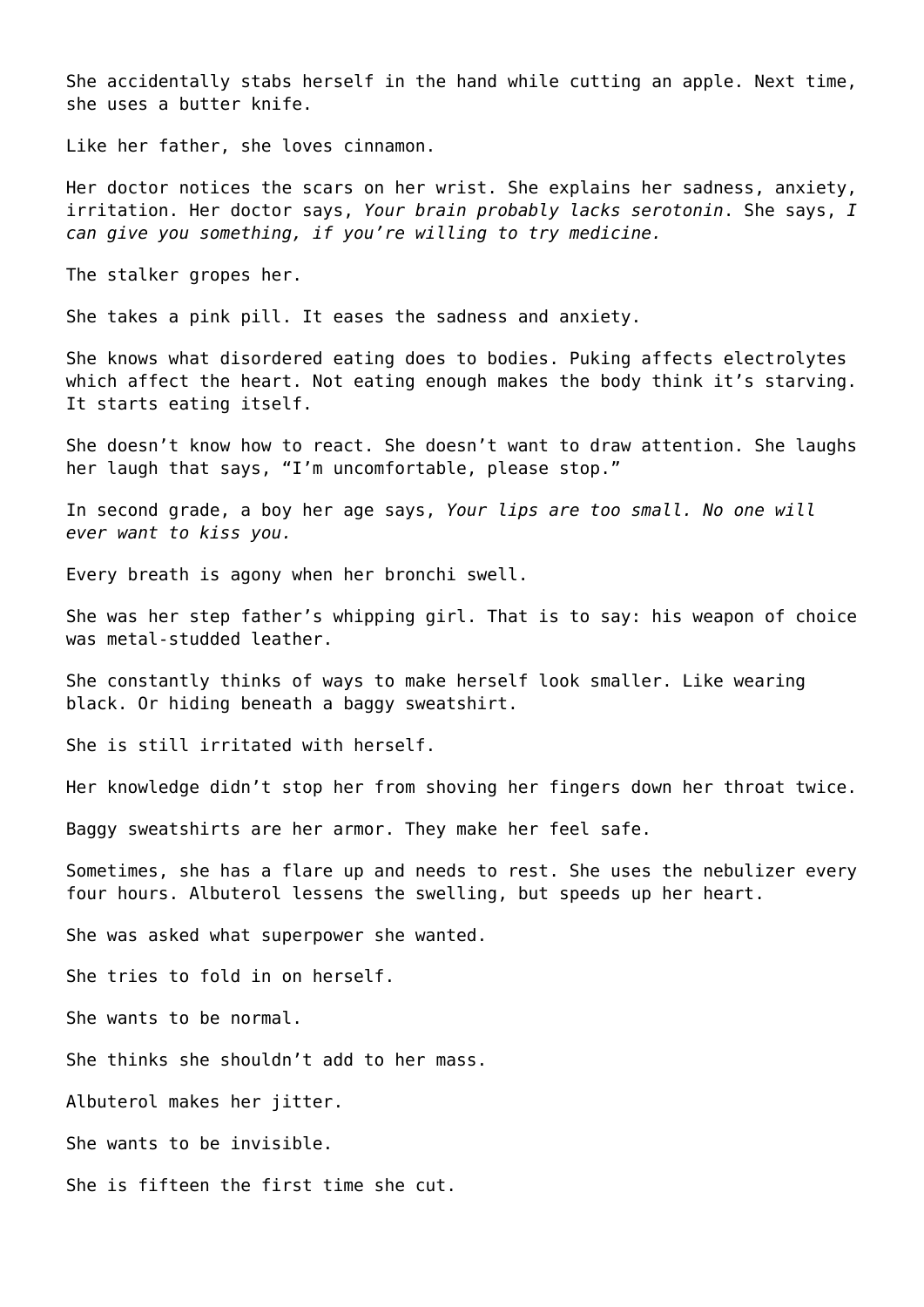She gags but nothing happens. She is very good at not throwing up. If her voice is small and her presence is small, is she small? She doesn't know what normal is. She knows normal is not perceptual sadness or irrational fear or soothing unease with a razor. Nine of her fingerprints are loops. She has scars from her over-excited dogs. She has astigmatism. Her wrist is permanently discolored from a bruise. When her razor slices through an ankle, a thigh, a wrist: She feels relief. Belts don't leave permanent marks. Until, they do. She has freckles on her arms and legs. Her finger was sliced open while cleaning her room. She didn't realize the metal on her belt had bent. A pale scar remains. She has been given welts of various shapes, colors, and sizes. There is a tattoo on her back. It means strength forever. She was seven and he was ten. He took possession of her body in the school library. That is all she is willing to say. She has seen the same welts on her sister's body. She fights to not pick up her razor. She wins. One of her fingerprints is a whorl. Sometimes, she eats the smallest number of calories needed to function. She doesn't fight the razor. Knowledge scares her into eating normally. Her wrist was scar tissue. Her aunt asks, *Don't you want to be attractive?* Knowledge is not enough. Her wrist is no longer completely scar tissue. If she can't handle being around herself, how can others? She has sprained both wrists and ankles many times.